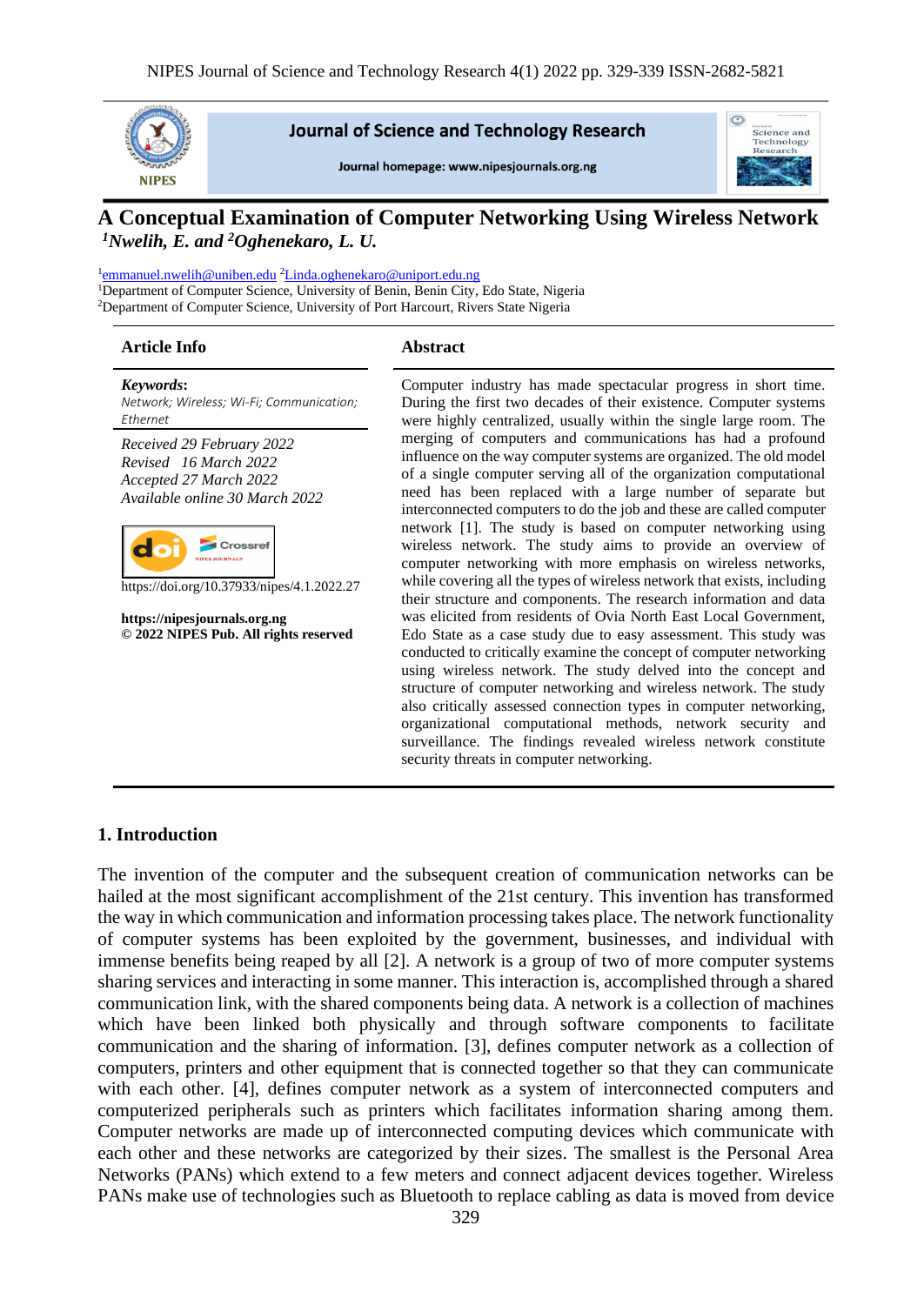#### Nwelih, E. and Oghenekaro, L. U./ NIPES Journal of Science and Technology Research 4(1) 2022 pp. 329-339

to device. Local Area Networks (LANS) extend from a few hundred meters to a few kilometers and they were designed to cover buildings which are close together or large facilities. Wireless LANs are implemented in facilities such as campuses and busy business locations. Metropolitan Area Networks (MANs) connect different buildings and facilities within a city. These networks mostly make use of wired connections with fiber optic transmissions providing the fastest speeds. The biggest networks are Wide Area Networks (WANs) which connect cities and countries together and they typically make use of fiber-optic cables which operate at speeds of up to 40Gbps. Networking is referred as connecting computers electronically for the purpose of sharing information [5]. Basically, networking consists of hardware component such as computer, hubs, switches, routers and other devices which form the network infrastructure. [6], defines wireless networks as networks that uses radio waves to connect devices, without the necessity of using cables of any kind. The term 'wireless network' refers to two or more computers communicating using standard network rules or protocols, but without the use of cabling to connect the computers together. Instead, the computers use wireless radio signals to send information from one to the other. A wireless local area network (WLAN) consists of two key components: an access point (also called a base station) and a wireless card. The term wireless networking refers to technology that enables two or more computers to communicate using standard network protocols, but without network cabling.

Wireless networks have been a crucial part of communication in the last few decades and a truly revolutionary paradigm shift, enabling multimedia communications between people and devices from any location. Early users of wireless technology primarily have been the military, emergency services, and law enforcement organizations [7]. As the society moves toward information centricity, the need to have information accessible at anytime and anywhere takes on a new dimension. With the rapid growth of mobile telephony and networks, the vision of a mobile information society is slowly becoming a reality. It is common to see people communicating via their mobile phones and devices. With today's networks and coverage, it is possible for a user to have connectivity almost anywhere. In all forms of communication, security is of vital importance. Securing a network is a challenging task since hardware and software keep evolving and as old threats are overcome, new ones keep presenting themselves. Security implementations of a previous year may therefore not be able to effectively handle the threats being presented in the current years. Wireless networks are prone to a number of security risks and the most significant one is wireless eavesdropping [8]. Due to their wireless nature, it is easier to eavesdrop on them than it is with wired networks. [9], elaborate that wireless networks are more vulnerable to eavesdropping than wired networks because "access to the network can be gained by proximity rather than a direct physical contact". With wireless networks, an intruder simply has to set up his equipment in the area where the wireless signals are being transmitted and from there he can access packets that are intended for other devices in the network. By using a network sniffer, an intruder can capture all network traffic and try to decipher the information contained in the packets [8].

#### **1.1.Merits of Wireless Network**

Wireless networking is potentially a quick, easy and economical alternative that works between nodes and is executed without the use of wires around our home or office. It also opens up possibilities for connecting buildings which are up to several kilometers apart. It offers consistent and effectual keys to a number of instant applications therefore at present it is used under numerous diverse platforms such as health care, education, finance, hospitality, airport, and retail. The usage of wireless network increases day by day, because it has significant impact on the world. [7] Summarized the benefits of wireless networks as follows:

i. User can move about and get access to the wireless network while working at an outdoor location.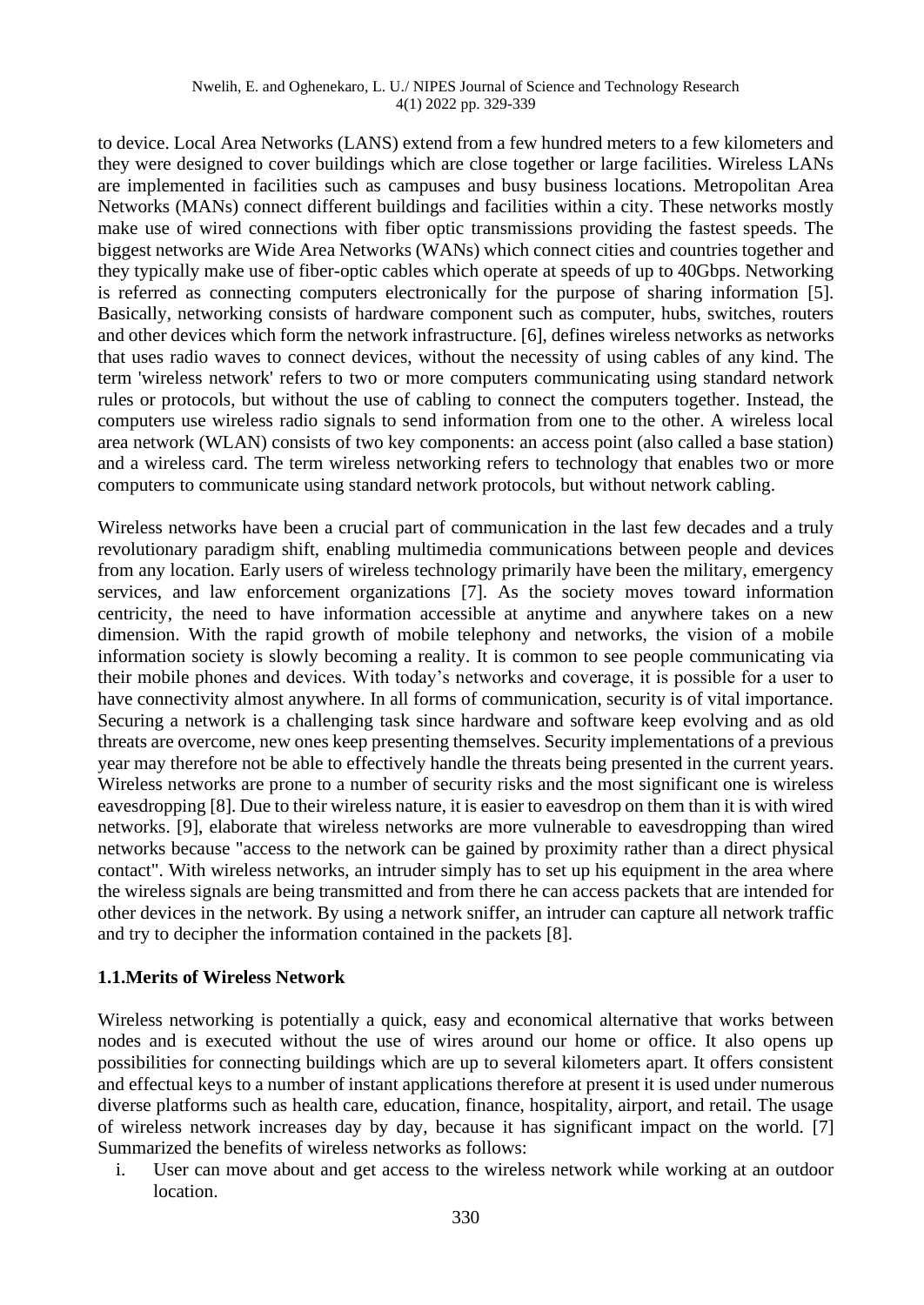- ii. User can send information over the world using satellites and other signals through wireless networks.
- iii. Allows LANs to be deployed without cabling, potentially reducing costs of network deployment and expansion. Spaces where cables cannot be run, such as outdoor areas and historical buildings, can host wireless networks.
- iv. Wi-Fi silicon pricing continues to come down, making Wi-Fi a very economical networking option.
- v. Wi-Fi products are widely available in the market. Different brands of access points and client network interfaces are interoperable at the basic level of/service.
- vi. Wi-Fi networks support roaming, in which a mobile client station such as a laptop can move from one access point to another as the user moves around in the building areas.
- vii. It is relatively easier to set up a wireless network infrastructure
- viii. Expansion of an existing network is easy since connectivity is already available within the range of the access point.
- ix. The mobility of wireless networks

#### **1.2.Demerits of Wireless Network**

- i. Power consumption is fairly high, making battery life and heat a concern.
- ii. The most common wireless encryption standard, Wired Equivalent Privacy or WEP has been shown to be breakable even when correctly configured.
- iii. Wi-Fi networks have limited range. A typical Wi-Fi home router using 802.11b or 802.11g standard with a stock antenna might have a range of 45 Meters (Indoor) and 90 Meters (outdoor).
- iv. Wi-Fi networks can be monitored and used to read and copy data (including personal information) transmitted over the network when encryption is not enabled.
- v. The frequency which 802.11b and 802.11g operates is 2.4GHz which can lead to interference with cordless phones in the super high frequency range.
- vi. Wireless communications obviously provide potential security issues, as an intruder does not need physical access to the traditional wired network in order to gain access to data communications.

## **1.3.Working of Wireless Networks**

The typical Wi-Fi setup contains one or more Access points (APs) and one or more clients. AP broadcasts its SSID (Service Set Identifier, Network Name) via packets that called beacons, which are broadcasted every 100ms. The beacons are transmitted at 1 Mb/s and are relatively short and therefore are not of influence on performance. Since 1Mb/s is the lowest rate of Wi-Fi it assures that the client who receives the beacon can communicate at least 1Mb/s. Based on the settings (e.g. the SSID), the client may decide whether to connect to an AP. Also the firmware running on the client Wi-Fi is of influence. Wi-Fi uses spectrum near 2.4 GHz, which is a standardized and unlicensed by international agreement [10].

## **1.4.Wireless Security**

1.4.1. **Wired Equivalent Privacy (WEP):** is a security protocol for wireless local area networks (WLANs) defined in the 802.11b standard. WEP is designed to provide the same level of security as that of a wired LAN. LANs are inherently more secure than WLANs because LANs are somewhat protected by the physical of their structure, having some or all part of the network inside a building that can be protected from unauthorized access [11]. WLANs, which are over radio waves, do not have the same physical structure and therefore are more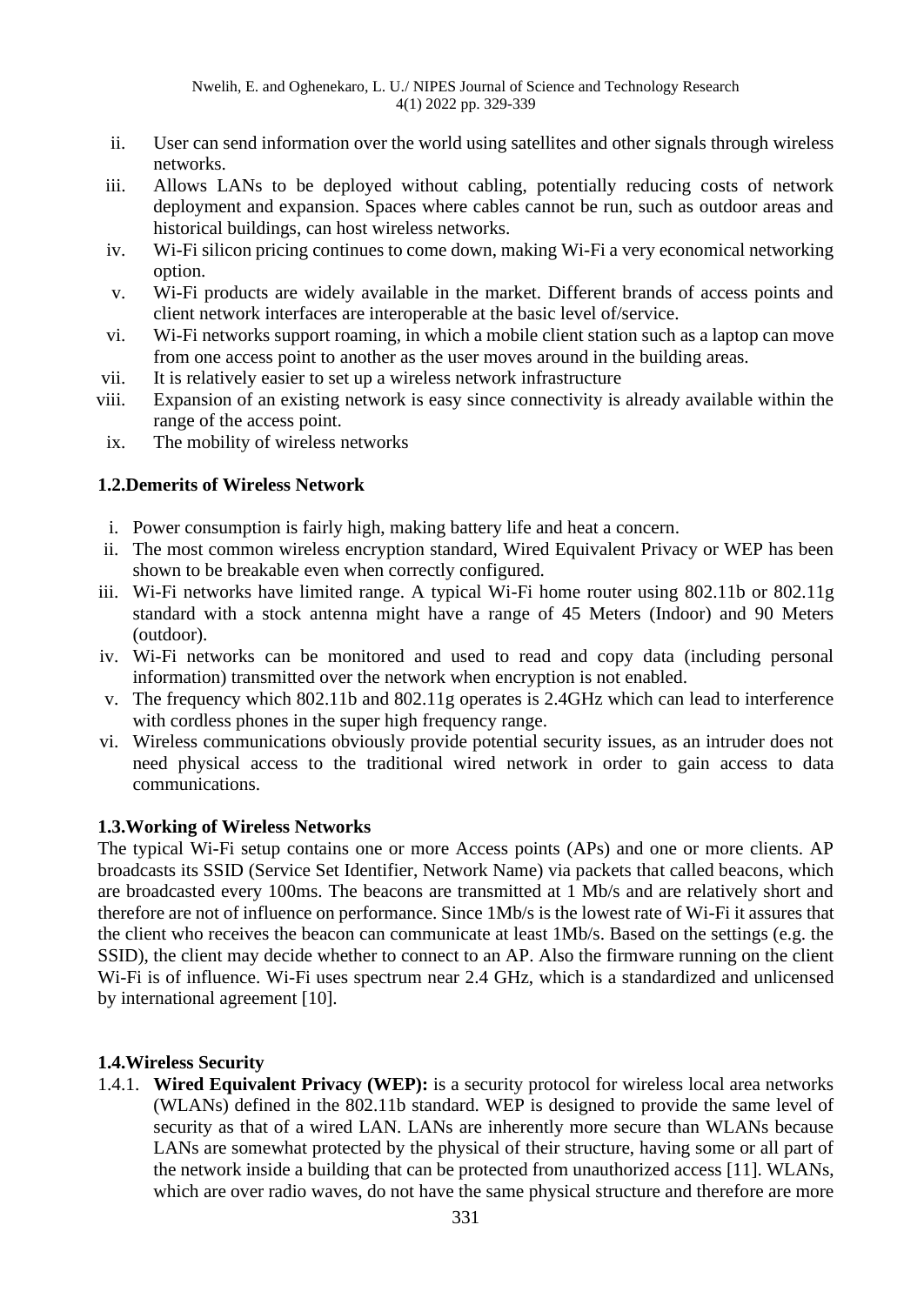vulnerable to tampering. WEP aims to provide security by encrypting data over radio waves so that it is protected as it is transmitted from one end point to another. However, it has been found that WEP is not as secure as once believed. WEP is used at the two lowest layers of the OSI model - the data link and physical layers; it therefore does not offer end-to-end security [12]**.**

1.4.2. **Wi-Fi Protected Access (WPA and WPA2):** is a certification program created by the Wi-Fi Alliance to indicate compliance with the security protocol created by the Wi- Fi Alliance to secure wireless computer networks [11]. This protocol was created in response to several serious weaknesses researchers had found in the previous system. The WPA protocol implements the majority of the IEEE802.11i standard, and was intended as an intermediate measure to take the place of WEP while 802.11i was prepared. Specifically, the Temporal Key Integrity Protocol (TKIP), was brought into WPA. TKIP could be implemented on pre-WPA Wireless Network Interface Cards that began shipping as far back as 1999 through firmware upgrades. Because the changes required fewer modifications on the client than on the Wireless Access Point, most pre-2003 APs could not be upgraded to support WPA with TKIP. Researchers have since discovered a flaw in TKIP that relied on older weaknesses to retrieve the key stream from short packets to use for re-injection and spoofing. The later WPA2 certification mark indicates compliance with an advanced protocol that implements the full standard. Products that have successfully completed testing by the Wi-Fi Alliance for compliance with the protocol can bear the WPA certification mark [13]

## **1.5. Gap in the Literature**

Despite the fact that research has been carried out on computer networking and wireless network, however there is no much direct empirical work available on the research topic in Nigeria, hence this paper intends to fill that gap. The outcome of the study would also help enlighten the government and various institutions on the significance of computer networking using wireless network, and to acknowledge how wireless network can be utilized to enhance various changes in the contents, methods and overall quality of computer networking thereby ensuring optimum utilization.

## **2.0. Methodology**

The descriptive survey method was used to carry out this study. The opinion of respondents of the study population was sought because a survey research is interested in accurately assessing the characteristics of the population through the study of a sample considered to be a full representation of the population. The researcher used the modified likert four points scale of measurement for the purpose of this study. This is shown below to include the following option used in responding to the questionnaire. Strongly agree (SA) - 4, Agree (A) - 3, Disagree (D) - 2 and Strongly Disagree (SD) - 1.

**2.1. Population of the Study:** The population of this study comprised of all residents of Ovia North East Local Government Area in Edo State.

**2.2. Sampling Technique and Size:** The sample for this study was drawn from the population of all residents of Ovia North East LG. Questionnaires are to be administered to one hundred (100) residents randomly selected from the Local Government.

**2.3. Research Instrument:** The instrument used for data collection was a self-developed questionnaire. The questionnaire was designed to determine the frequency of responses.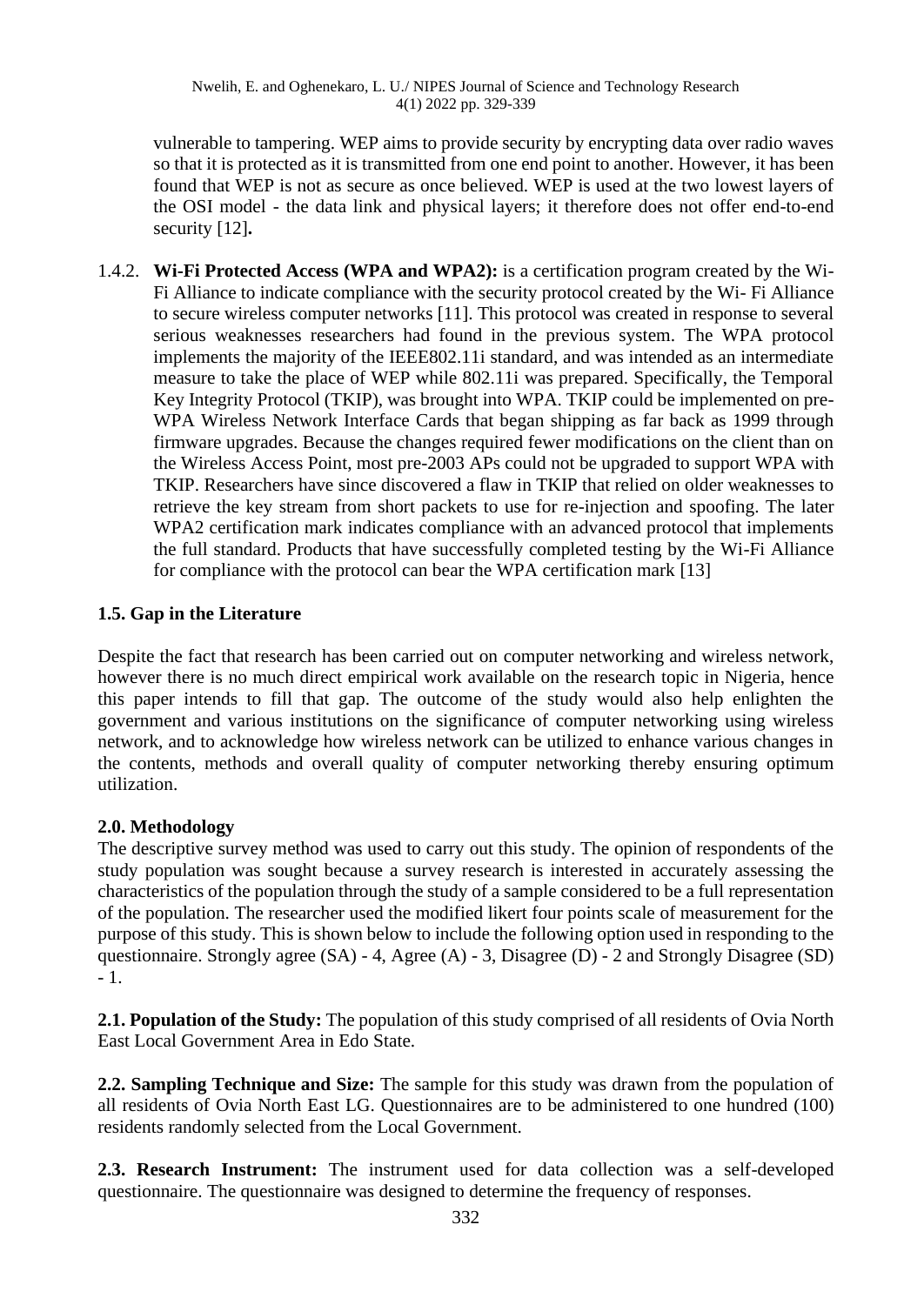**2.4. Validity of Research Instrument:** For the purpose of this study, the face and content validity of the instrument was carried out by the supervisor and experts in the field. The content of the questionnaire was assessed to determine whether items generated were relevant to the objective of the research.

**2.5. Method of Data Collection:** The questionnaires were distributed to residents of the local government by the researchers. While administering the questionnaire to the randomly selected residents, appeals were made to each of the respondents to complete the questionnaire accurately and honestly. Complete questionnaire were collected back on the spot.

**2.6. Method of Data Analysis:** This research employed descriptive statistical; charts, simple percentages and mean to analyze and interpret data collected. The statistical mean scores were used in analyzing the four-point questionnaire while the frequency count and simple percentage are to be used in analyzing respondents' characteristics.

**2.7. Analysis of Data Collected from Respondents:** The data collected for this study was analyzed using the simple percentages statistical technique.



Figure 1: Distribution of respondents

Figure 1 shows the gender distribution of respondent. 42% of respondents were male while the remaining 58% were female.



Figure 2: Age distribution of respondent

Figure 2 shows the age distribution of respondent. 21% of respondents were below age 30 while 49% were between the age bracket of 31 and 50, the remaining 30% were above 50.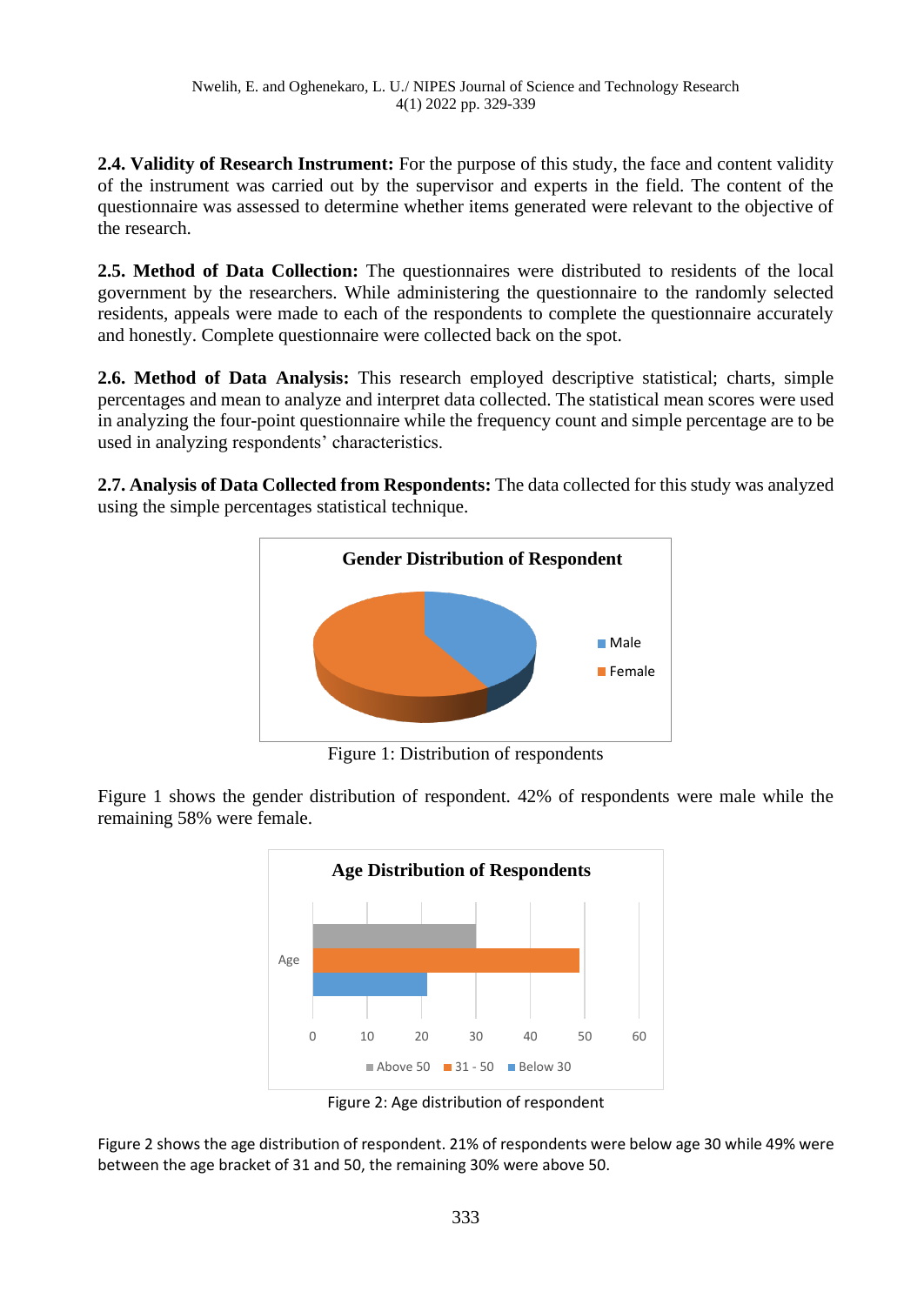Nwelih, E. and Oghenekaro, L. U./ NIPES Journal of Science and Technology Research 4(1) 2022 pp. 329-339



Figure 3: Computer expertise

Figure 3 shows the level of computer expertise of respondent. 31% of respondents are average, 47% are advanced and 22% are expert.





Figure 4 shows the educational qualification of respondent. 38% of respondents were OND/NCE holders, 21% were HND/B.Sc holders. 12% were Masters holders while the remaining 19% were holders of other educational qualification.

| 3.0. Questionnaire Analysis |  |
|-----------------------------|--|
|-----------------------------|--|

**Table 1: Accessing the computer system and passwords**

| S/N | <b>Variables</b>                                                                                                                                                    | <b>SA</b>      | $\mathbf{A}$                        | D                         | <b>SD</b>           | <b>Mean</b> |
|-----|---------------------------------------------------------------------------------------------------------------------------------------------------------------------|----------------|-------------------------------------|---------------------------|---------------------|-------------|
| 1.  | People use the same password to access<br>multiple<br>systems/applications                                                                                          | 33<br>(33%)    | 61<br>(61%)                         | $\overline{4}$<br>$(4\%)$ | (1%)                | 3.24        |
| 2.  | People do write passwords down                                                                                                                                      | 32<br>(32%)    | 58<br>(58%)                         | 8<br>$(8\%)$              | 2<br>(2%)           | 3.2         |
| 3.  | People write their username/passwords in an electronic<br>file (e.g. Word document)                                                                                 | 2<br>$(2\%)$   | 44<br>(44%)                         | 46<br>(46%)               | 8<br>$(8\%)$        | 1.91        |
| 4.  | People use software to keep track of their passwords (e.g.<br>Internet Explorer password manager, Firefox password<br>manager, Password manager, Google Chrome etc. | 41<br>$(41\%)$ | 51<br>$(51\%)$                      | 5<br>(5%)                 | 3<br>(3%)           | 3.3         |
| 5.  | People share their password(s) with other people                                                                                                                    | 24<br>(24%)    | 47<br>(47%)                         | 18<br>(18)                | 11<br>$(11\%)$      | 2.84        |
| 6.  | People use a password protected screensaver                                                                                                                         | 63<br>(63%)    | 22<br>(22%)                         | 8<br>$(8\%)$              | 7<br>(7%)           | 3.41        |
| 7.  | People use a screen lock                                                                                                                                            | 40<br>$(40\%)$ | 59<br>(59%)<br>$\sim$ $\sim$ $\sim$ | (1%)                      | $\Omega$<br>$(0\%)$ | 3.39        |

*Source: Analysis of Survey data 2022.*

Table 1 shows the responses on accessing the computer system and passwords. For item 1, 33% and 61% of the respondents showed strong agreement and agreement to the statement that people use the same password to access multiple systems/applications, obtaining a mean score of 3.24. For item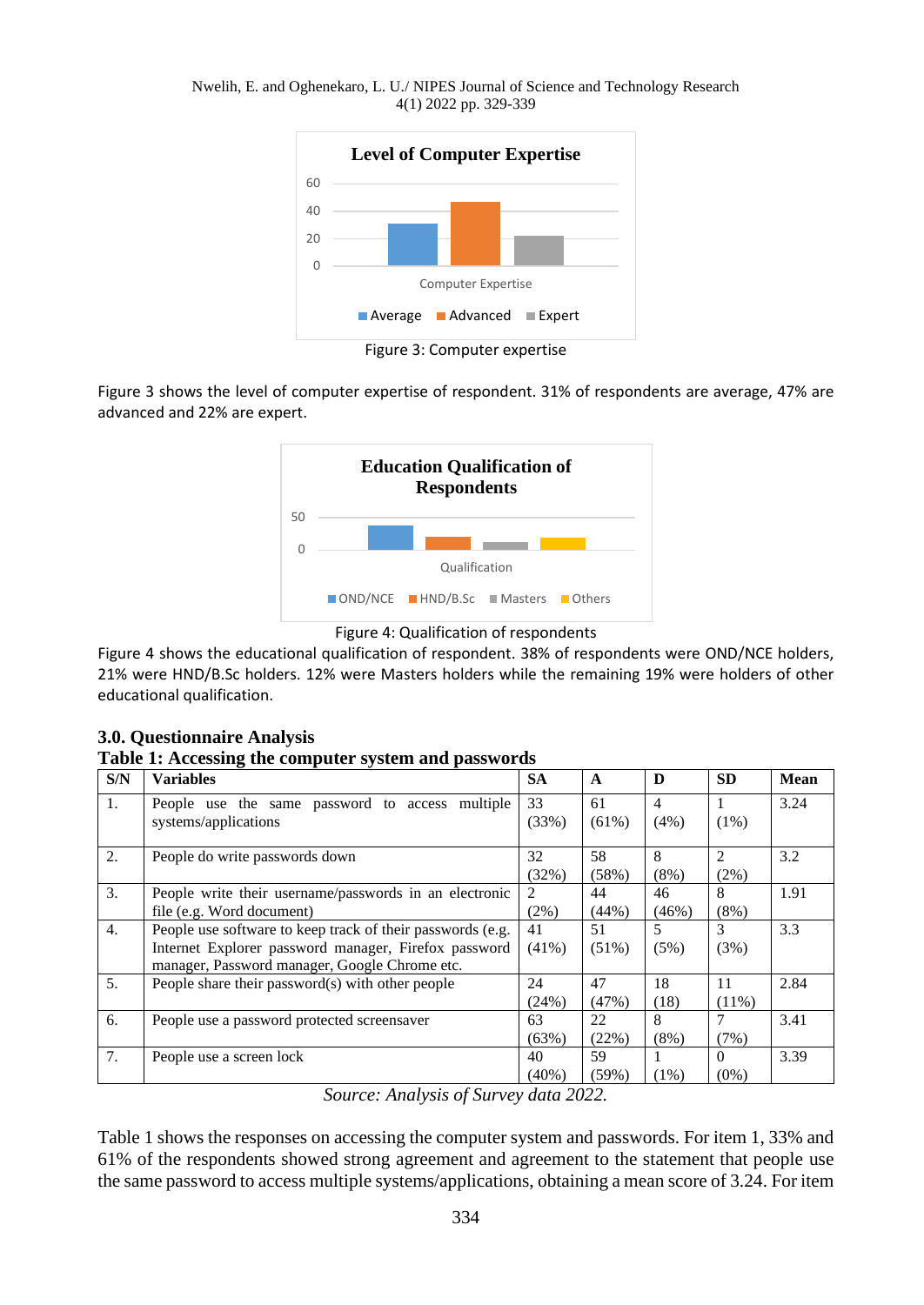2, 32% and 58% of the respondents strongly agree and agree with the statement that people write their passwords down, obtaining a mean score of 3.2. For item 3, 44% of the respondents agreed while 46% disagreed that people keep their username/passwords in an electronic file, obtaining a mean score of 1.91. For item 4, 41% and 51% of the respondents strongly agreed and agreed with the statement, the obtained mean score of 3.3 showed that the respondents agreed with the statement that people use software to keep track of their passwords. For item 5, 24% and 47% of the respondents strongly agreed and agreed with the statement. The mean score of 2.84 obtained showed that people share their password(s) with other people. For item 6, 63% and 22% of the respondents strongly agreed and agreed with the statement that people use a password protected screensaver with a mean score of 3.41. For item 7, 40% and 59% of the respondents strongly agreed and agreed with the statement that people use a screen lock with a mean score of 3.39.

| S/N | <b>Variables</b>                                          | <b>SA</b> | A        | D     | <b>SD</b> | <b>Mean</b> |
|-----|-----------------------------------------------------------|-----------|----------|-------|-----------|-------------|
| 8.  | People install an anti-virus program on their computer    | 43        | 42       | 15    |           | 3.28        |
|     |                                                           | (43%)     | (42%)    | (15%) | $(0\%)$   |             |
| 9.  | People update their anti-virus program on a regular basis | 33        | 38       | 16    | 13        | 2.91        |
|     | (newer versions of the program are installed, etc.)       | (33%)     | (38%)    | (16%) | (13%)     |             |
| 10. | People have firewall installed on their computer          | 21        | 29       | 28    | 21        | 2.48        |
|     |                                                           | $(21\%)$  | (29%)    | (28%) | (21%)     |             |
| 11. | People use anti-spyware tools (e.g Max Spyware Detector,  | 15        | 20       | 35    | 28        | 2.18        |
|     | Ad-Aware SE, etc.) on their computer                      | (15%)     | $(20\%)$ | (35%) | (28%)     |             |

### **Table 2: Security settings of the computer**

*Source: Analysis of Survey data 2022*

Table 2 shows the responses on security settings of the computer. For item 8, 43% and 42% of the respondents strongly agreed and agreed with the statement that people install an anti-virus program on their computer. A mean score of 3.28 was obtained. For item 9, 33% and 38% of the respondents strongly agreed and agreed with the statement respectively. This had a mean score of 2.91 which shows an agreement with the statement that people update their anti-virus program on a regular basis*.* For item 10, 29% and 28% of the respondents agreed and disagreed with the statement that people have firewall installed on their computer. For item 11, 35% and 28% of the respondent disagreed and strongly disagreed with the statement. The mean score was 2.18 showing that the respondents disagreed with the statement that people use anti-spyware tools on their computer.

**Table 3: System maintenance and downloading software**

| S/N | <b>Variables</b>                                                                                                                        | SА          |                   |             | -SD            | <b>Mean</b> |
|-----|-----------------------------------------------------------------------------------------------------------------------------------------|-------------|-------------------|-------------|----------------|-------------|
| 12. | People update/upgrade the software on their computer (e.g.<br>Windows, Internet Explorer, Microsoft Office, etc.) on a<br>regular basis | 18          | $(18\%)$ $(15\%)$ | 37<br>(37%) | 30<br>$(30\%)$ | 2.21        |
| 13. | People install software that they downloaded from the Internet<br>for free (Freeware or Shareware)                                      | 34<br>(34%) | 39<br>$(39\%)$    | (15%)       | $(12\%)$       | 2.95        |

*Source: Analysis of Survey data 2022.*

Table 3 shows the responses on security maintenance and downloading software. For item 12, 37% and 30% of the respondents disagreed and strongly disagreed to the statement that people update/upgrade the software on their computer on a regular basis. In response to item 13, 34% of the respondents strongly agreed and 39% agreed with the statement. A mean of 2.95 shows an agreement to the statement that people install software that they downloaded from the Internet for free.

## **Table 4: Electronic Mail**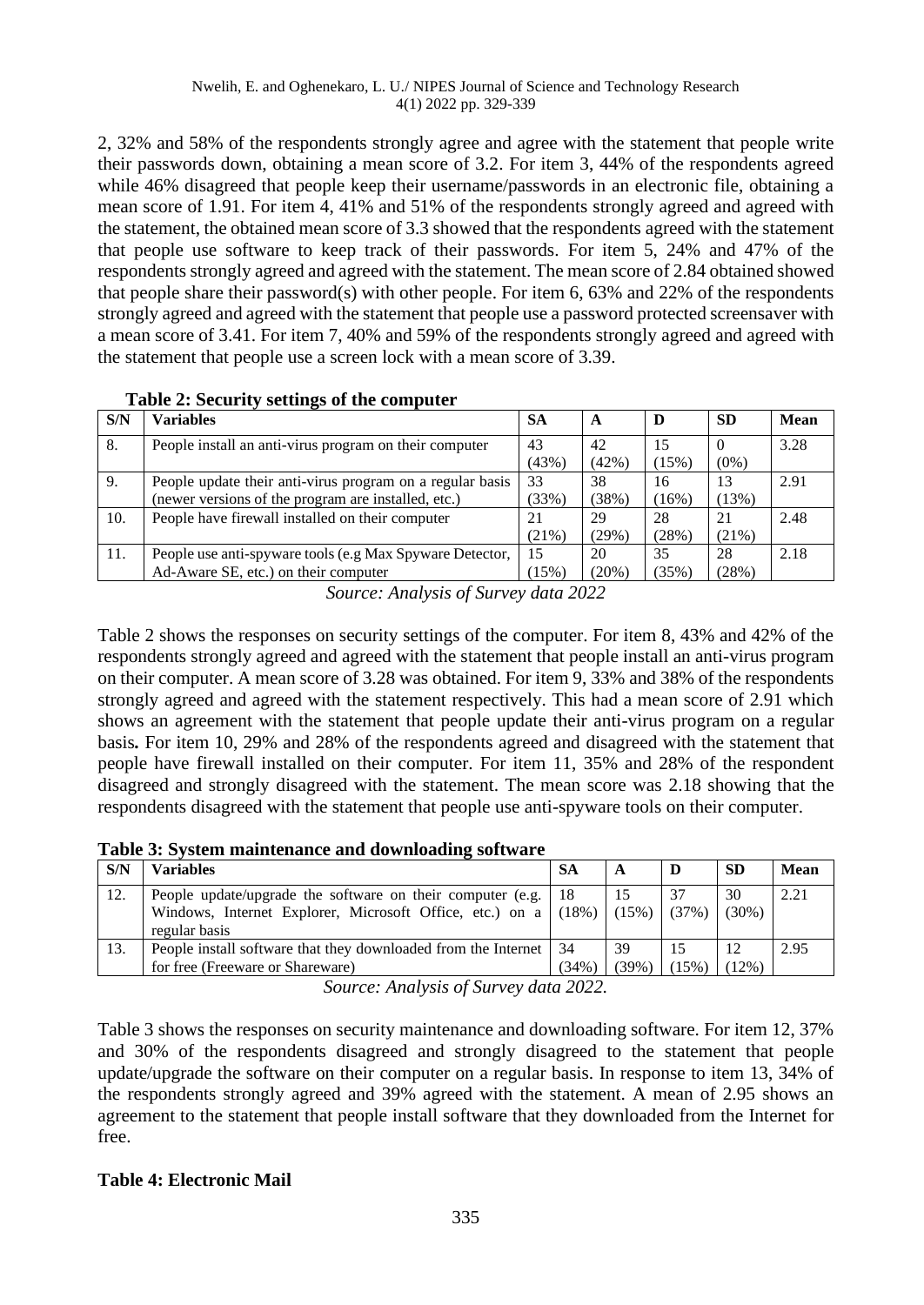#### Nwelih, E. and Oghenekaro, L. U./ NIPES Journal of Science and Technology Research 4(1) 2022 pp. 329-339

| S/N | <b>Variables</b>                                                                                      | <b>SA</b>      | A              | D                       | <b>SD</b>   | Mean |
|-----|-------------------------------------------------------------------------------------------------------|----------------|----------------|-------------------------|-------------|------|
| 14. | People Email program have an Email spam filter (also<br>known as "bulk Email" or "junk Email" filter) | 30<br>$(30\%)$ | 64<br>$(64\%)$ | (5%)                    | $(1\%)s$    | 3.23 |
| 15. | People open Emails if they don't know who the sender is                                               | 44<br>(44%)    | 48<br>(48%)    | (7%)                    | $(1\%)$     | 3.35 |
| 16. | People open Email attachments even if they don't know<br>who the sender is                            | 52<br>(52%)    | 43<br>(43%)    | $\overline{4}$<br>(4% ) | $(1\%)$     | 3.46 |
| 17. | People use encryption when sending Email                                                              | 6(6%)          | $9(9\%)$       | 48<br>$(48\%)$          | 37<br>(37%) | 1.84 |

*Source: Analysis of Survey data 2022.*

Table 4 shows the responses on electronic mail. For item 14, 30% and 64% of the respondents showed strong agreement and agreement to the statement that people Email program have an Email spam filter. A mean of 3.23 was obtained. For item 15, 44% and 48% of the respondents strongly agreed and agreed with the statement that people open Emails if they don't know who the sender is. A mean of 3.35 was obtained. Responses on items 16 show that 52% and 43% of the respondents strongly agreed and agreed with the statement. In response to item 17, 48% and 37% of the respondents disagreed and strongly disagreed to the statement that people use encryption when sending Email.

**Table 5: Remote access and working from home**

| <b>Variables</b>                                           | <b>SA</b>                                         | A        | D        | <b>SD</b> | <b>Mean</b> |
|------------------------------------------------------------|---------------------------------------------------|----------|----------|-----------|-------------|
| People use remote access (dial in, wireless system, cable, | 31                                                | 29       | 23       |           | 2.64        |
|                                                            |                                                   |          |          |           |             |
| People secure their wireless network connection (e.g.      | 5(5%)                                             | $9(9\%)$ | 51       | 35        | 1.82        |
| encryption enabled or access restriction) when using       |                                                   |          | $(51\%)$ | (35%)     |             |
| wireless network at home                                   |                                                   |          |          |           |             |
| People use a VPN (Virtual Private Network) to connect      | 3(3%)                                             | 5(5%)    | 62       | 30        | 1.81        |
| to their organization's network when working from home     |                                                   |          | $(62\%)$ | $(30\%)$  |             |
| People share their computer with others (spouse, family,   | 54                                                | 38       |          |           | 3.43        |
| friends, etc.) when using their computer at home           | (54%)                                             | (38%)    | (5%)     | (3%)      |             |
|                                                            | satellite) to access their organization's network | $(31\%)$ | (29%)    | (23%)     | (17%)       |

*Source: Analysis of Survey data 2022.*

Table 5 shows the responses on remote access and working from home. For item 18, 31% and 29% of the respondents strongly agreed and agreed with the statement. The mean score was 2.64 showing that the respondents agreed with the statement that people use remote access to access their organization's network. In response to item 19, 51% and 35% of the respondents disagreed and strongly disagreed to the statement that people secure their wireless network connection when using wireless network at home. For item 20, 62% and 30% of the respondents disagreed and strongly disagreed to the statement that people use a VPN to connect to their organization's network when working from home. For item 21, 54% and 38% of the respondents showed that they strongly agreed and agreed. The mean score of 3.43 shows a strong agreement with the statement that the people share their computer with others when using their computer at home.

**Table 6: Sharing your computer and social networking**

| S/N           | –<br><b>Variables</b>                                 | <b>SA</b> | A        | D            | <b>SD</b> | <b>Mean</b> |
|---------------|-------------------------------------------------------|-----------|----------|--------------|-----------|-------------|
| $\cap$<br>44. | People allow others to use their computer at the work |           | 29       | $\cap$<br>23 |           | 2.64        |
|               | place                                                 | $(31\%)$  | $(29\%)$ | (23%)        | $17\%$    |             |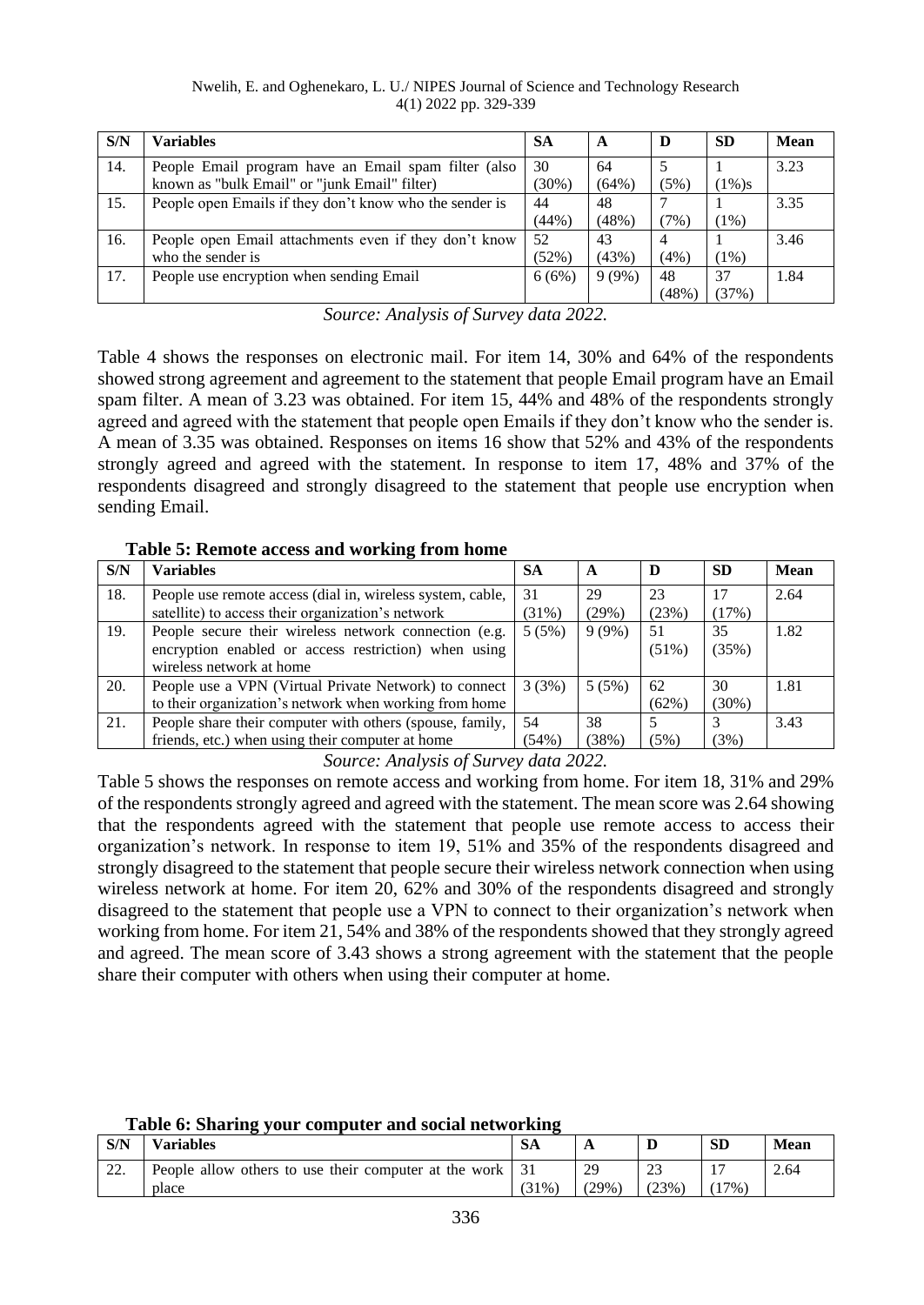#### Nwelih, E. and Oghenekaro, L. U./ NIPES Journal of Science and Technology Research 4(1) 2022 pp. 329-339

| 23. | People are part of a social or professional networking site | 46    | 39    | 15    |         | 3.31 |
|-----|-------------------------------------------------------------|-------|-------|-------|---------|------|
|     | (e.g. Myspace, Facebook, LinkedIn etc)                      | (46%) | (39%) | (15%) | $(0\%)$ |      |
| 24. | People's social page or blog contain personal information   | 37    | 34    | 17    | 12      | 2.96 |
|     | (Email-address, telephone number etc)                       | (37%) | (34%) | (17%) | (12%)   |      |
| 25. | People use a secure (encrypted) connection (for example     | 3(3%) | 5(5%) | 31    | 57      | 1.46 |
|     | Secure Shell software) when uploading information (files    |       |       | (31%) | (57%)   |      |
|     | etc.) to the Internet (your website, your webpage, your     |       |       |       |         |      |
|     | blog, your company's network, etc.)                         |       |       |       |         |      |

*Source: Analysis of Survey data 2022.*

Table 6 shows the responses on sharing your computer and social networking. For item 22, 31% and 29% of the respondents strongly agreed and agreed with the statement. The mean score was 2.64 showing that the respondents agreed with the statement that people allow others to use their computer at the work place. For item 23, 46% and 39% of the respondents strongly agreed and agreed respectively with the statement that people are part of a social or professional networking site. A mean score of 3.31 was obtained. A total of 37% of the respondents and 34% strongly agreed and agree with item 24, with a mean response score of 2.96 showing an agreement with the statement that People's social page or blog contain personal information. For item 25, 31% and 57% of the respondents disagreed and strongly disagreed to the statement that people use a secure connection when uploading information to the internet.

#### **Table 7: Computer and Information Security Risks**

| S/N | <b>Variables</b>                                                                                                                                                                                                                                                               | <b>SA</b>   | A           | D           | <b>SD</b>   | <b>Mean</b> |
|-----|--------------------------------------------------------------------------------------------------------------------------------------------------------------------------------------------------------------------------------------------------------------------------------|-------------|-------------|-------------|-------------|-------------|
| 26. | Spyware and adware are software programs that quietly<br>sit on people computer and can deliver pop-ups or other<br>advertisements to them. Based on this description, do you<br>think people have any spyware or adware on their<br>computer right now                        | 34<br>(34%) | 39<br>(39%) | 15<br>(15%) | 12<br>(12%) | 2.95        |
| 27. | A phishing scam means that someone or a website tries<br>to get personal information from people, for example by<br>accidently signing into a website or filling out a form<br>placed on web site? Have you, or do you believe people<br>have fallen victim to a phishing scam | 26<br>(26%) | 28<br>(28%) | 23<br>(23%) | 23<br>(23%) | 2.57        |

*Source: Analysis of Survey data 2022.*

Table 7 shows the responses on computer and information security risks. In response to item 26, 34% of the respondents strongly agreed and 39% agreed with the statement. A mean of 2.95 shows an agreement to the statement that people have any spyware or adware on their computer. For item 27, 26% of the respondents strongly agreed and 28% agreed with the statement. A mean score of 2.57 was recorded

## **3.1. Discussion of Findings**

From the findings of research work of [1] and [2] were they presents an overview of wireless localarea networks (LANs) and wireless personal area networks (PANs), with emphasis on the two most popular standards: IEEE 802.1 1, and Bluetooth. It was noted that in spite of their merits, there are a few significant issues with wireless networks which are primarily: quality assurance and security issues. Our research findings showed similarities, in the areas of the analysis on computer networking using wireless network, it can be inferred from Table 1 that people use the same password to access multiple system application and they write such password down. Although people don't write their username/password in an electronic file, people use different software's to keep track of their passwords. Also, people use screen lock and password protected screensaver but also share their password with others. In Table 2, it can be deduced that people install anti-virus program on their computer, update such program on a regular basis but don't have firewall and antispyware tools installed on their computer. From Table 3, it can be assumed that people don't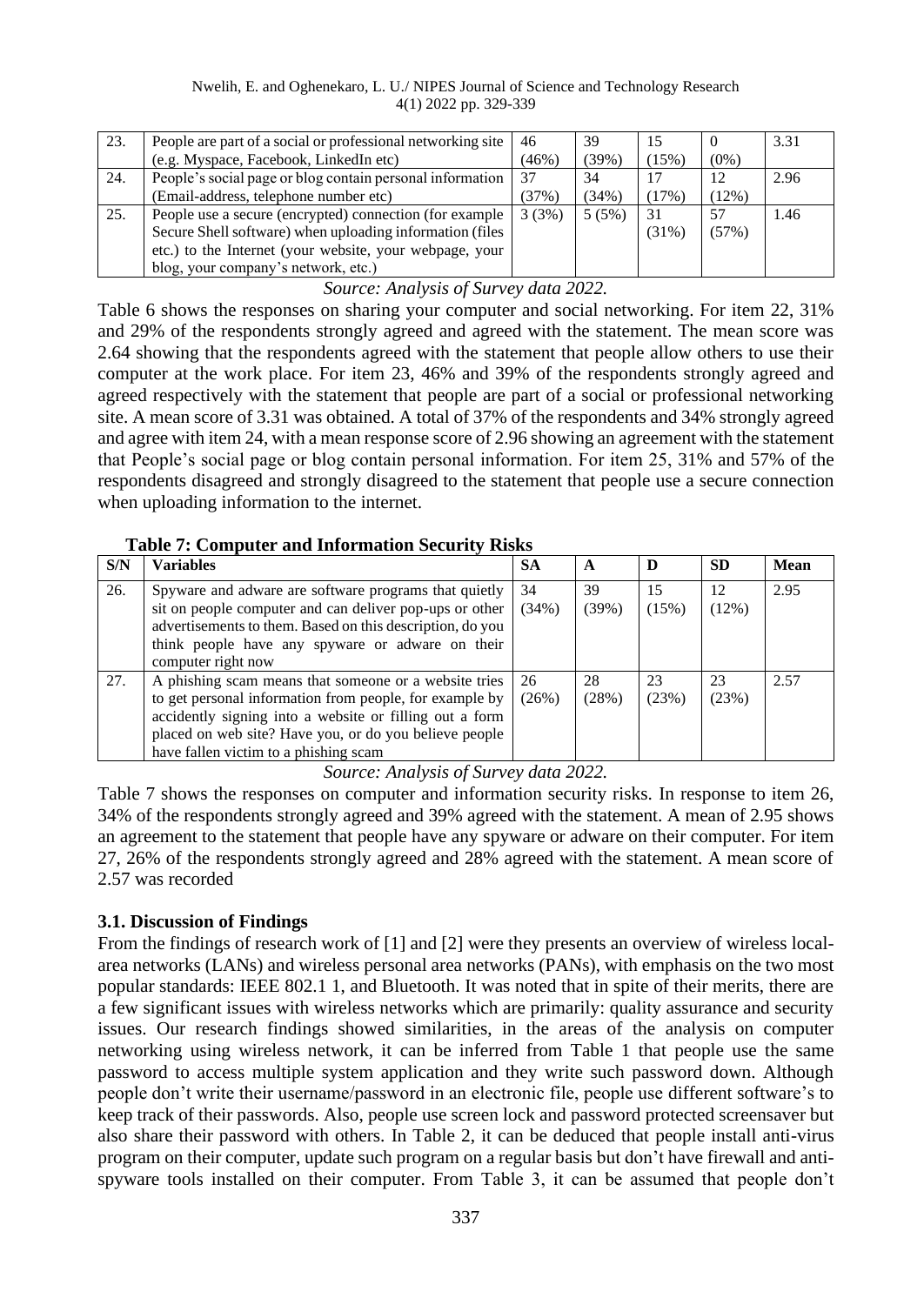upgrade/update the software on their computer on a regular basis and install software they downloaded for free. In Table 4, it can be induced that email program have a spam filter and people don't use encryption when sending email. Also, people open emails and download email attachment even if they don't know the sender of such email. From Table 5, it can be concluded that people use un-encrypted remote wireless network to access their organization network and share their computer with others when working from home. In Table 6, it can be summarized that people allow others to use their computers at the work place, are part of a social or professional networking site and their social page or blog contain personal information. From Table 7, it is deduced that people have spyware or adware on their computers and it is believed that people have once or twice fallen victims to a phishing scam.

#### **3.2. Summary of Findings and Conclusion**

Arising from data analyses, the major findings of the study are:

- 1. Wireless network constitute security threats in computer networking
- 2. People use un-encrypted remote wireless network

The study was conducted to critically examine the concept of computer networking using wireless network. The study delved into the concept and structure of computer networking and wireless network. The study also critically assessed connection types in computer networking, organizational computational methods, network security and surveillance. The findings revealed wireless network constitute security threats in computer networking.

#### **4.0. Conclusion and Recommendations**

Based on the above findings the following recommendations for improvement are:

Use strong passwords: Passwords shouldn't be repeated on different sites, and changed regularly. Passwords should be complex (i.e. using a combination of at least 10 letters, numbers, and symbols). A password management application can help keep passwords locked down. Strong passwords that can't be easily guessed and not recorded anywhere or a reputable password manager to generate strong passwords randomly should be used.

**Software should be updated:** This is important with operating systems and internet security software. Cybercriminals frequently use known exploits, or flaws, in a software to gain access to a computer. Patching those exploits and flaws can make it less likely that to become a target.

**Manage social media settings:** Personal and private information should be locked down. Social engineering cybercriminals can often get personal information with a few data points, so the less shared publicly, the better.

**Strengthen the home network:** A strong encryption password as well as a virtual private network should be used. A VPN will encrypt all traffic leaving the computer until it arrives at its destination. **Never open attachments in spam emails:** A classic way that computers get infected by malware attacks and other forms of cybercrime is via email attachments in spam emails. Never open an attachment from a sender you do not know.

**Secure the computer:** Firewalls are the first line of cyber defense; they block connections to unknown or bogus sites and will keep out some types of viruses and hackers. Anti-virus/malware software prevent viruses from infecting the computer by installing and regular update. Anti-virus software can scan, detect and remove threats before they become a problem. Anti-spyware software prevent spyware from infiltrating the computer.

#### **References**

- [1] Ramiro, J., and Abdallah, C. T. (2002), "Wireless communications and networking: an overview", IEEE Antenna's and Propagation Magazine, 44 (1): 185-193.
- [2] Nassar, E., and Muhanna, G. H. (2013). "Computer Wireless Networking and Communication" International Journal of Advanced Research in Computer and Communication Engineering Vol. 2, Issue 8,